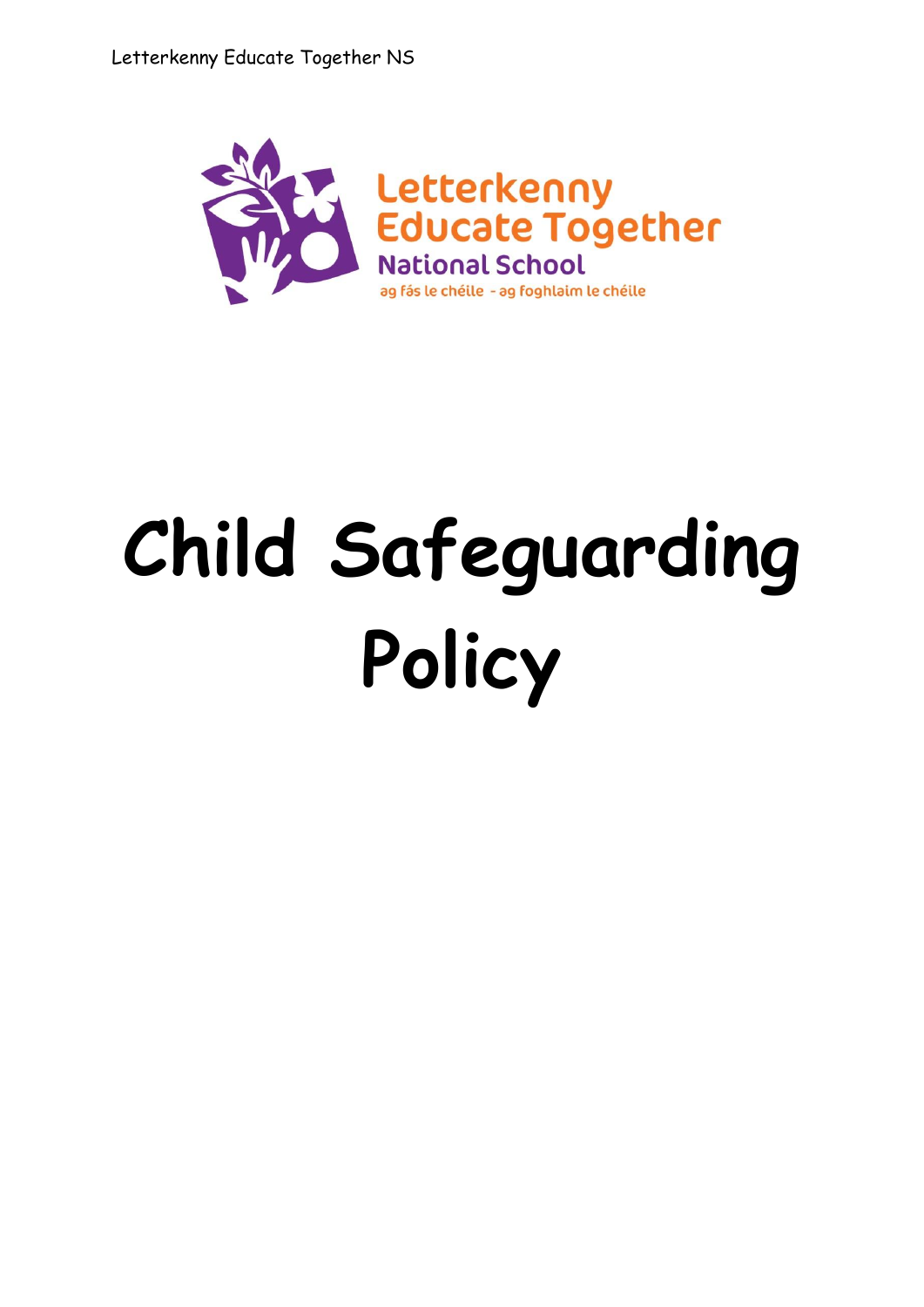# **Child Safeguarding Statement**

Letterkenny Educate Together NS is a primary school providing primary education to pupils from Junior Infants to Sixth Class.

In accordance with the requirements of the Children First Act 2015, Children First: National Guidance for the Protection and Welfare of Children 2017, the Child Protection Procedures for Primary and Post Primary Schools 2017 and Tusla Guidance on the preparation of Child Safeguarding Statements, the Board of Management of Letterkenny Educate Together NS has agreed the Child Safeguarding Statement set out in this document.

- 1 The Board of Management has adopted and will implement fully and without modification the Department's Child Protection Procedures for primary and postprimary Schools 2017 as part of this overall Child Safeguarding Statement.
- 2 The Designated Liaison Person (DLP) is: Áine Fabisiak (Principal)
- 3 The Deputy Designated Liaison Person (Deputy DLP) is: Máire McManus (Deputy Principal)
- 4 The Board of Management recognises that child protection and welfare considerations permeate all aspects of school life and must be reflected in all of the school's policies, procedures, practices and activities. The school will adhere to the following principles of best practice in child protection and welfare. The school will:
	- a. recognise that the protection and welfare of children is of paramount importance, regardless of all other considerations
	- b. fully comply with its statutory obligations under the Children First Act 2015 and other relevant legislation relating to the protection and welfare of children
	- c. fully co-operate with the relevant statutory authorities in relation to child protection and welfare matters
	- d. adopt safe practices to minimise the possibility of harm or accidents happening to children and protect workers from the necessity to take unnecessary risks that may leave themselves open to accusations of abuse or neglect
	- e. develop a practice of openness with parents and encourage parental involvement in the education of their children; and
	- f. fully respect confidentiality requirements in dealing with child protection matters

The school will also adhere to the above principles in relation to any adult pupil with a special vulnerability.

- 5 The following procedures/measures are in place:
	- a. In relation to any member of staff who is the subject of any investigation (howsoever described) in respect of any act, omission or circumstance in respect of a child attending the school, the school adheres to the relevant procedures set out in Chapter 7 of the Child Protection Procedures for Primary and Post-Primary Schools 2017 and to the relevant agreed disciplinary procedures for school staff which are published on the DES website
	- b. In relation to the selection or recruitment of staff and their suitability to work with children, the school adheres to the statutory vetting requirements of the National Vetting Bureau (Children and Vulnerable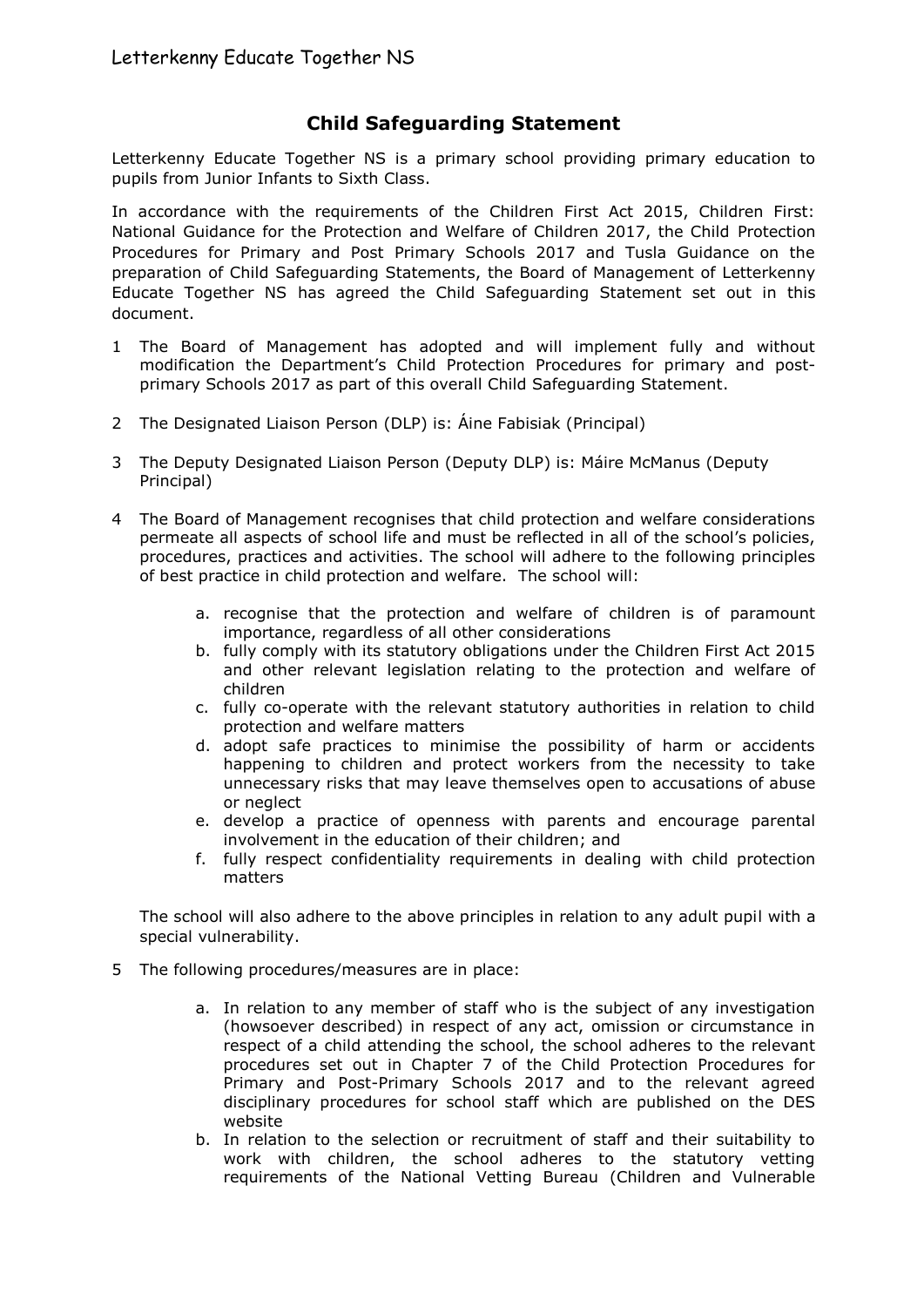Persons) Acts 2012 to 2016 and to the wider duty of care guidance set out in relevant Garda vetting and recruitment circulars published by the DES and available on the DES website

- c. In relation to the provision of information and, where necessary instruction and training to staff in respect of the identification of the occurrence of harm (as defined in the 2015 Act) the school:
	- i. Has provided each member of staff with a copy of the school's Child Safeguarding Statement
	- ii. Ensures all new staff are provided with a copy of the school's Child Safeguarding Statement
	- iii. Encourages staff to avail of relevant training
	- iv. Encourages Board of Management members to avail of relevant training
	- v. The Board of Management maintains records of all staff and Board member training.
- d. In relation to reporting of child protection concerns to Tusla, all school personnel are required to adhere to the procedures set out in the Child Protection Procedures for Primary and Post-Primary Schools 2017, including in the case of registered teachers, those in relation to mandated reporting under the Children First Act 2015
- e. In this school, the Board has appointed the above named DLP as the 'relevant person' (as defined in the Children First Act 2015) to be the first point of contact in respect of the school's child safeguarding statement.
- 6 All registered teachers employed by the school are mandated persons under the Children First Act 2015
- 7 In accordance with the Children First Act 2015, the Board has carried out an assessment of any potential for harm to a child while attending the school or participating in school activities. A written assessment setting out the areas of risk identified and the school's procedures for managing those risks is attached as an appendix to these procedures
- 8 The various procedures referred to in this Statement can be accessed via the school's website, the DES website or will be made available on request by the school
- 9 This statement has been published on the school's website and has been provided to all members of school personnel, the Parents' Association (if any) and the patron. It is readily accessible to parents and guardians on request. A copy of this Statement will be made available to Tusla and the Department if requested.
- 10 This Child Safeguarding Statement will be reviewed annually or as soon as practicable after there has been a material change in any matter to which this statement refers

This Child Safeguarding Statement was reviewed by the Board of Management on 12.10.2021

Signed: \_\_\_\_\_\_\_\_\_\_\_\_\_\_\_\_\_\_\_\_\_\_\_\_\_ Signed: \_\_\_\_\_\_\_\_\_\_\_\_\_\_\_\_\_\_\_\_\_\_\_\_\_

Chairperson of BoM Principal/Secretary to the BoM

| Date: |
|-------|
|-------|

Date: \_\_\_\_\_\_\_\_\_\_\_\_\_\_\_\_\_\_\_\_\_\_\_\_ Date: \_\_\_\_\_\_\_\_\_\_\_\_\_\_\_\_\_\_\_\_\_\_\_\_\_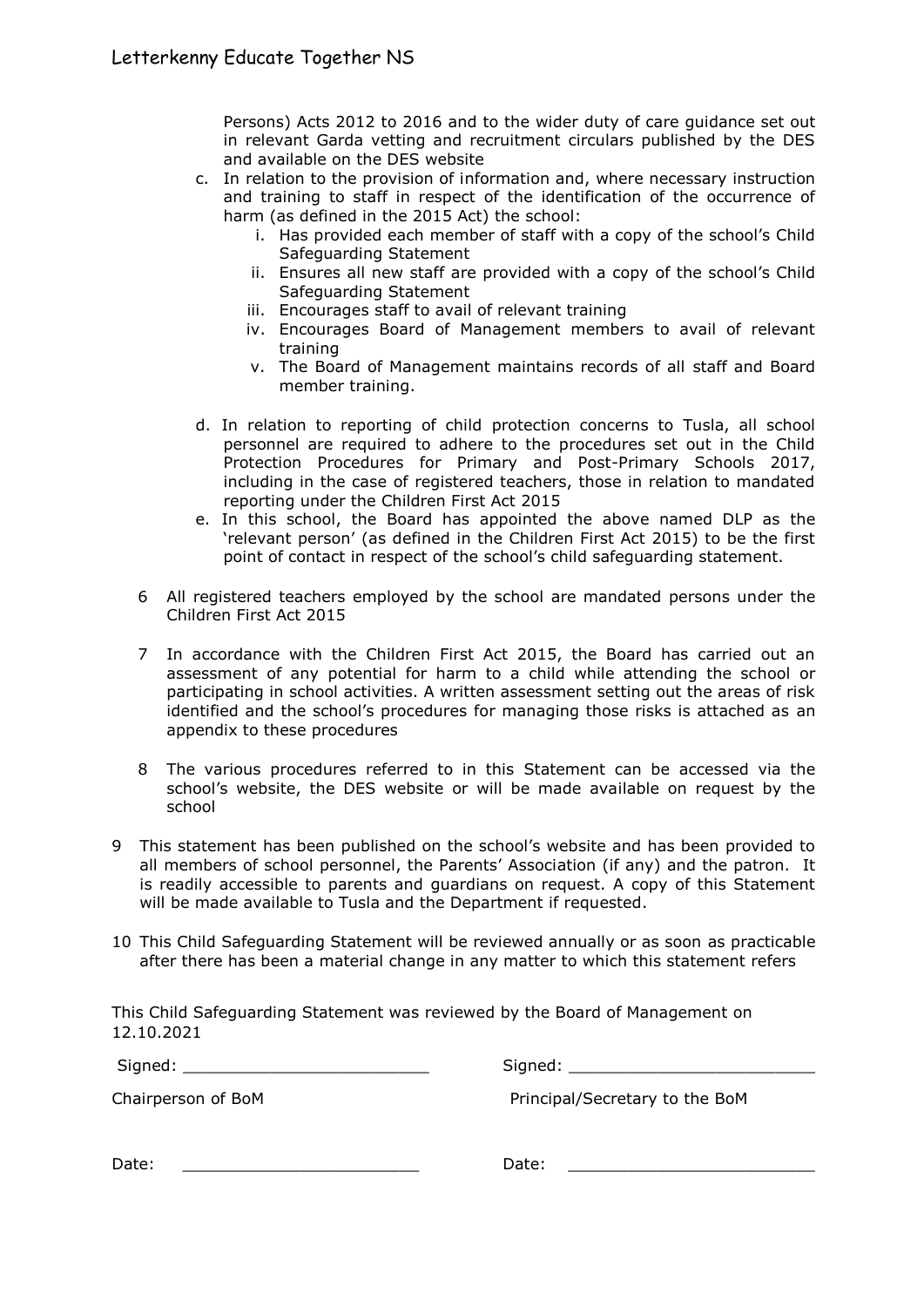# **Reasonable Grounds for Concern/Threshold of Harm**

Harm

A new definition of Harm has been introduced in Section 2 of the Children First Act 2015. The 'Threshold for harm' as defined in the act will inform mandated persons as to how the might/should proceed with a Child Protection disclosure. It is important that ALL school staff become familiar with this definition.

The Act defines harm as follows: harm means in relation to a child –

- a) Assult, ill-treatment or neglect of the child in a manner that seriously affects, or is likely to seriously affect the child's health, development, or welfare, or
- b) Sexual abuse of the child

#### **Neglect**

The threshold of harm, at which you must report to Tusla under the Children First Act 2015, is reached when you know, believe or have reasonable grounds to suspect that a child's needs have been neglected, are being neglected, or are at risk of being neglected to the point where the child's health, development or welfare have been or are being seriously affected, or are likely to be seriously affected.

#### **Emotional Abuse/Ill-Treatment**

The threshold of harm at which you must report to Tusla under the Children First Act 2015, is reached when you know, believe or have reasonable grounds to suspect that a child has been, is being, or is at risk of being ill-treated to the point where the child's health, development or welfare have been or are being seriously affected, or are likely to be seriously affected.

# **Physical Abuse**

The threshold of harm, at which you must report to Tusla under the Children First Act 2015, is reached when you know, believe or have reasonable grounds to suspect that a child has been, is being, or is at risk of being assaulted and that as a result the child's health, development or welfare have been or are being seriously affected, or are likely to be seriously affected.

#### **Sexual Abuse**

If as a mandated person, you know, believe or have reasonable grounds to suspect that a child has been, is being, or is at risk of being sexually abused, then you must report this to Tusla under the Children First Act 2015. As all sexual abuse falls within the category of seriously affecting a child's health, welfare or development, you must submit all concerns about sexual abuse as a mandated person to Tusla.

There is one exception, which deals with underage consensual sexual activity between teenagers who are between 15 and 17 years of age [See Children First National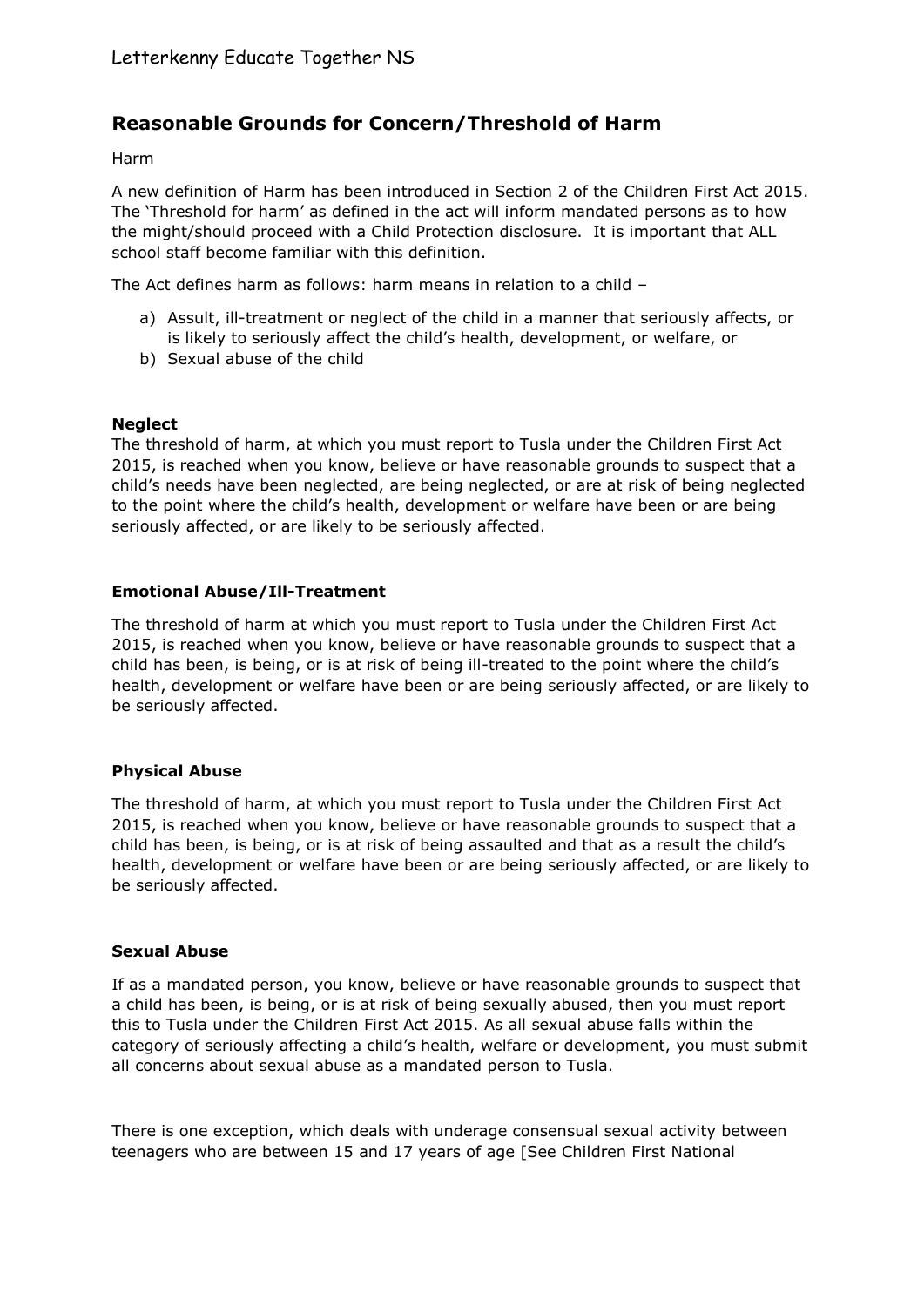# Letterkenny Educate Together NS

Guidance for the Protection and Guidance of Children, P23]. This is unlikely to apply to Primary Schools.

# **Circumstances which give rise to Concern in Relation to Child Abuse**

Children living in certain circumstances may be particularly vulnerable to harm. Children living in the following situations may be at increased risk of harm. However, it is important to note that the presence of any of these circumstances does not mean that the child is being abused:

# **a. Parent/Guardian/Carer Factors**

- Drug and alcohol misuse
- Addiction, including gambling
- Mental health issues
- Conflictual relationships
- Domestic violence
- Adolescent parents
- Parental disability issues, including learning or intellectual disability

# **b. Child Factors**

- $A$ ge
- Gender
- Sexuality
- Previous abuse
- Disability
- Communication difficulties
- Trafficked/Exploited
- Young carer
- Mental health issues, including self-harm and suicide

# **c. Community Factors**

- Cultural, ethnic, religious or faith-based norms in the family or community which may not meet the standards of child welfare or protection required in this
- Jurisdiction Culture-specific practices, including:
	- o Female genital mutilation
	- o Forced marriage
	- o Honour-based violence
	- o Radicalisation

# d. **Environmental Factors**

- Housing Issues
- Poverty/Begging
- Bullvina
- Communication difficulties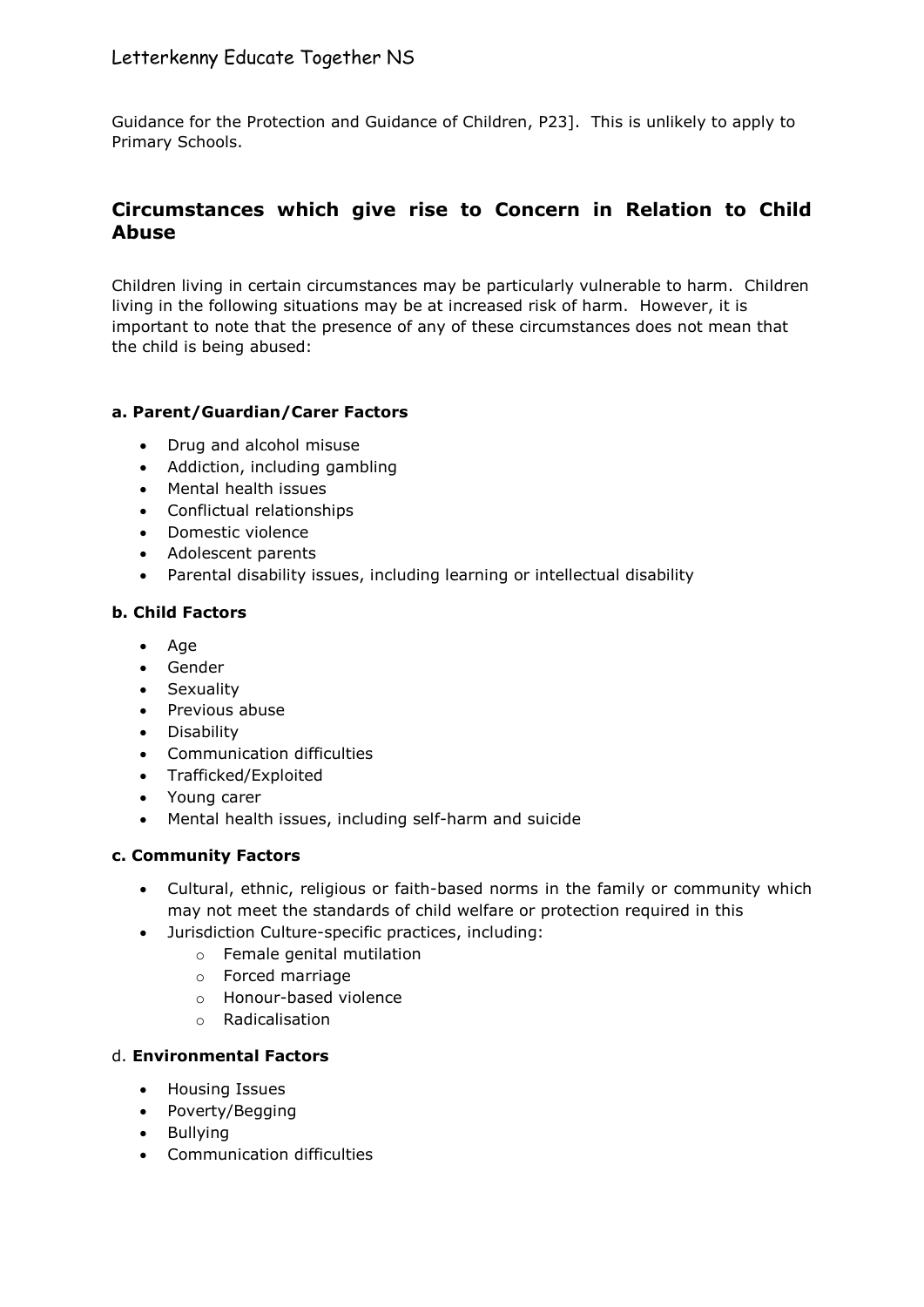# Letterkenny Educate Together NS

- Children who are out of home and not living with their parents, whether temporarily or permanently
- Internet and social media-related concerns

# **e. Poor Motivation or Willingness of Parents / Guardians to engage**

- Non-attendance at appointments
- Lack of insight or understanding of how the child is being affected
- Lack of understanding about what needs to happen to bring about change
- Avoidance of contact and reluctance to work with services
- Inability or unwillingness to comply with agreed plans

These factors should be considered routinely as part of the process of being alert to the possibility that a child may be at risk.

# **1. Bullying**

Bullying is defined as repeated aggression – verbal, psychological or physical and can be conducted by an individual or group against one or more persons. It is behaviour that is intentionally aggravating and intimidating and occurs mainly among children in social environments such as schools. It includes behaviours such as physical aggression, cyberbullying, damage to property, intimidation, isolation/exclusion, name calling, malicious gossip and extortion. It can often be based on perceived differences e.g. gender identity, sexual preference, race, ethnicity religion, parent's occupation etc. ICTs mean that bullying can be perpetrated through mobile phones or other personal devices using internet and social media enablers such as Facebook, Snapchat etc.

Some children are particularly vulnerable to bullying. These include:

- SEN children
- Minority ethnic groups
- Traveller children
- LGBT children
- Minority religious faiths
- Academic high achievers
- Children with underdeveloped social skills and social cue recognition

The management of bullying among children in a school environment is an ongoing task and requires constant vigilance among school staff as well as constantly revised and understood policies.

All of the above factors and bullying need to be taken into account as part of the process of being vigilant for the presence of child abuse and suffering among the children in every school.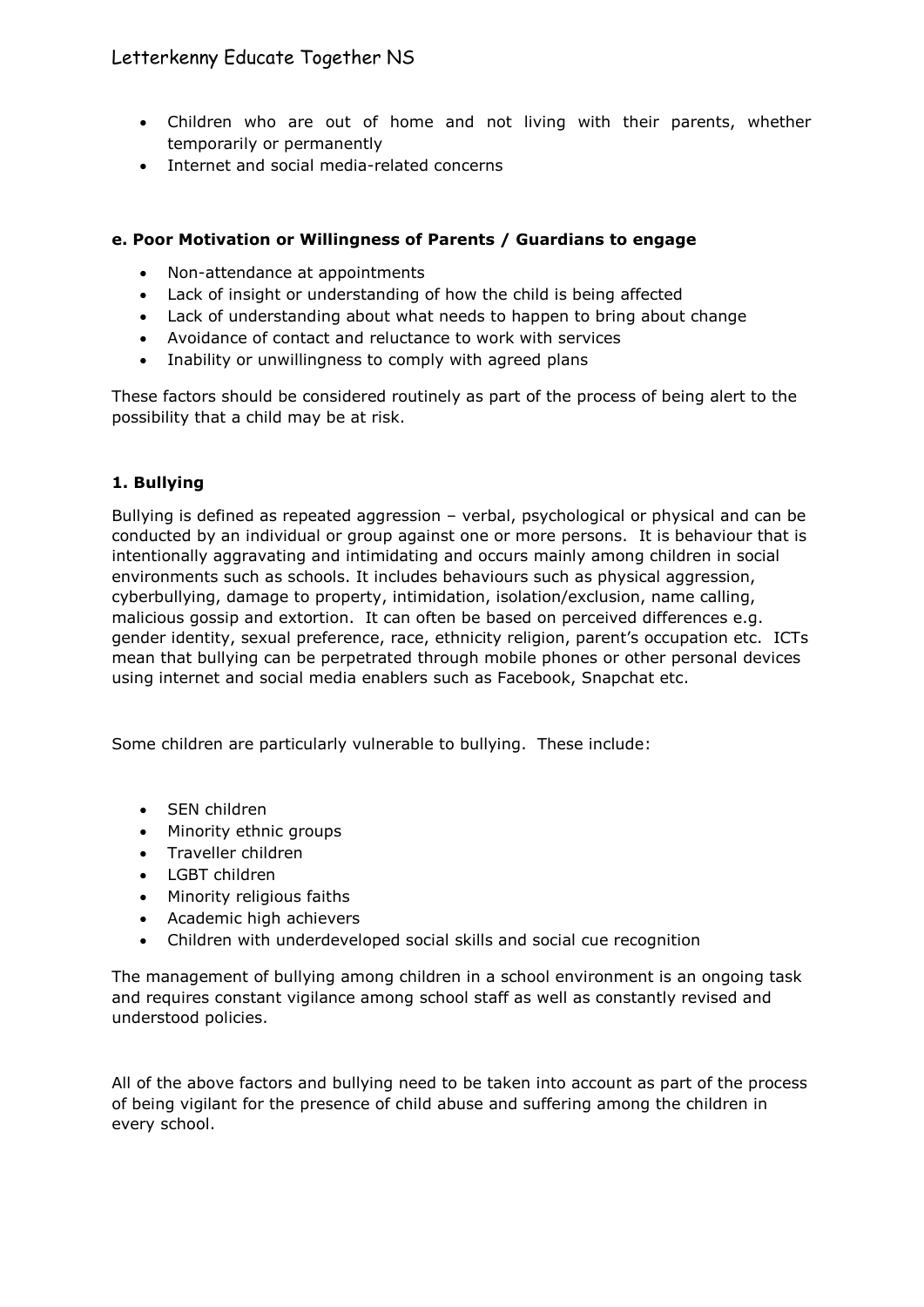# **Child Abuse: Types, Symptoms and Reasonable Concern Thresholds (Neglect, Emotional Abuse, Physical Abuse)**

# **1. Neglect**

Child neglect is the most frequently reported category of abuse, both in Ireland and internationally. Ongoing chronic neglect is recognised as being extremely harmful to the development and well-being of the child and may have serious long-term negative consequences.

Neglect occurs when a child does not receive adequate care or supervision to the extent that the child is harmed physically or developmentally. It is generally defined in terms of an omission of care, where a child's health, development or welfare is impaired by being deprived of food, clothing, warmth, hygiene, medical care, intellectual stimulation or supervision and safety. Emotional neglect may also lead to the child having attachment difficulties. The extent of the damage to the child's health, development or welfare is influenced by a range of factors. These factors include the extent, if any, of positive influence in the child's life as well as the age of the child and the frequency and consistency of neglect

Neglect is associated with poverty, but not necessarily caused by it. It is strongly linked to parental substance misuse, domestic violence, and parental mental illness and disability. A reasonable concern for the child's welfare would exist when neglect becomes typical of the relationship between the child and the parent or carer. This may become apparent where you see the child over a period of time, or the effects of neglect may be obvious based on having seen the child once.

The following are features of child neglect:

- Lack of adequate clothing
- Persistent failure to attend school
- Inattention to basic hygiene
- Abandonment or desertion
- Children being left alone without adequate care and supervision
- Malnourishment, lacking food, unsuitable food or erratic feeding
- Non-organic failure to thrive, i.e. a child not gaining weight due not only to malnutrition but also emotional deprivation
- Failure to provide adequate care for the child's medical and developmental needs, including intellectual stimulation
- Inadequate living conditions unhygienic conditions, environmental issues, including lack of adequate heating and furniture
- Lack of protection and exposure to danger, including moral danger or lack of supervision appropriate to the child's age.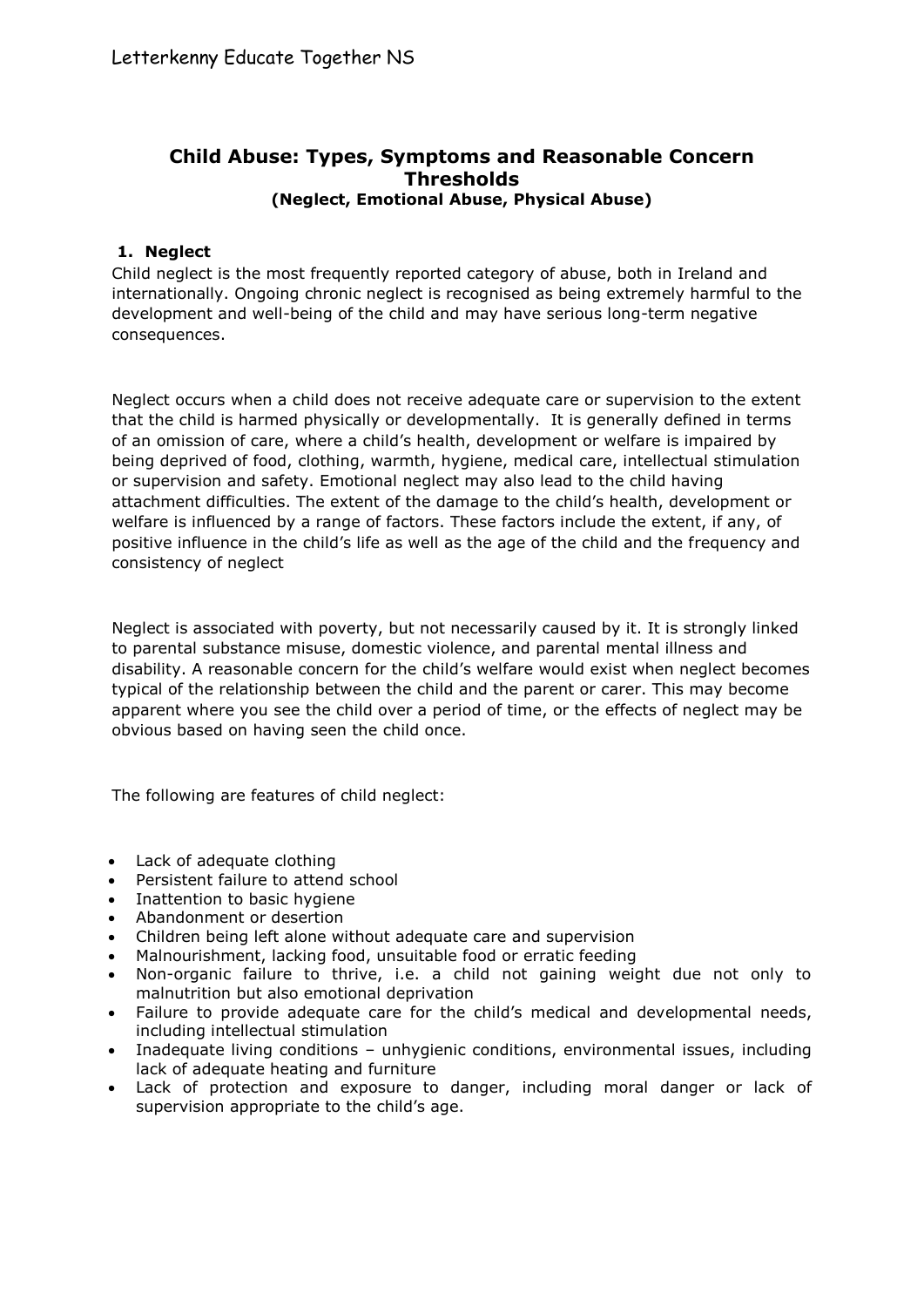# **2. Emotional Abuse**

Emotional abuse is the systematic emotional or psychological ill-treatment of a child as part of the overall relationship between a caregiver and a child. Once-off and occasional difficulties between a parent/carer and child are not considered emotional abuse. Abuse occurs when a child's basic need for attention, affection, approval, consistency and security are not met, due to incapacity or indifference from their parent or caregiver. Emotional abuse can also occur when adults responsible for taking care of children are unaware of and unable (for a range of reasons) to meet their children's emotional and developmental needs. Emotional abuse is not easy to recognise because the effects are not easily seen.

A reasonable concern for the child's welfare would exist when the behaviour becomes typical of the relationship between the child and the parent or carer.

Emotional abuse may be seen in some of the following ways:

- Rejection
- Lack of attachment
- Lack of comfort and love
- Ongoing family conflicts and violence
- Lack of proper stimulation (e.g. play)
- Bullying
- Extreme overprotectiveness
- Inappropriate non-physical punishment (e.g. locking child in bedroom)
- Continuous lack of praise/encouragement
- Persistent criticism, sarcasm, hostility or blaming of the child
- Conditional parenting where care/affection of a child depends on child's behaviour/ actions
- Lack of continuity of care (e.g. frequent moves, particularly unplanned)
- Very inappropriate expectations of a child relative to his/her age and stage of development.

There may be no physical signs of emotional abuse unless it occurs with another type of abuse. A child may show signs of emotional abuse through their actions or emotions in several ways. These include insecure attachment, unhappiness, low self-esteem, educational and developmental underachievement, risk taking and aggressive behaviour

It should be noted that no one indicator is conclusive evidence of emotional abuse. Emotional abuse is more likely to impact negatively on a child where it is persistent over time and where there is a lack of other protective factors

# **3. Physical Abuse**

Physical abuse is when someone deliberately hurts a child physically or puts them at risk of being physically hurt. It may occur as a single incident or as a pattern of incidents. A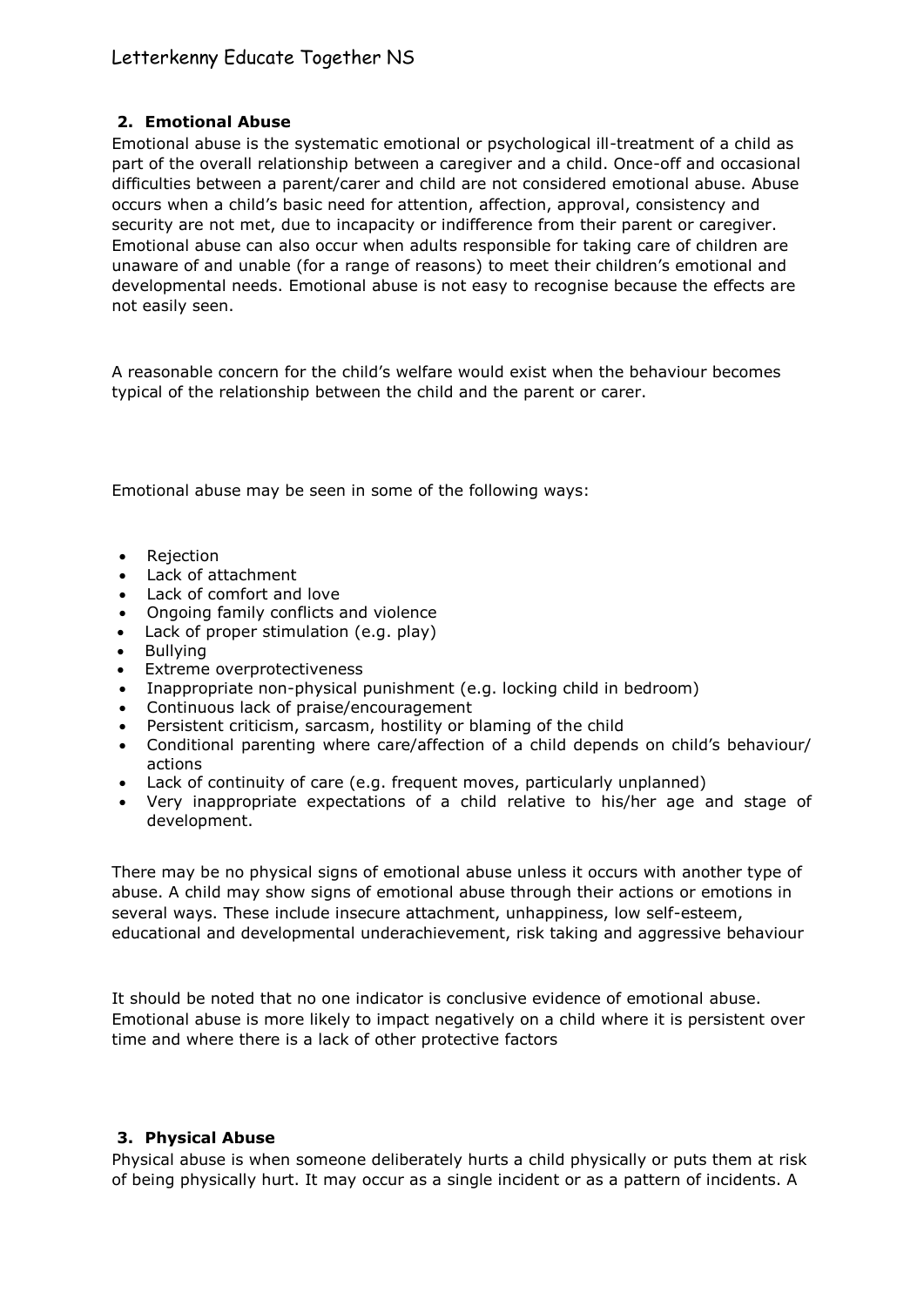reasonable concern exists where the child's health and/or development is, may be, or has been damaged as a result of suspected physical abuse.

Physical abuse can include the following:

- Physical punishment
- Pinching, biting, choking or hair-pulling
- Beating, slapping, hitting or kicking
- Use of excessive force in handling
- Pushing, shaking or throwing
- Deliberate poisoning
- Suffocation
- Fabricated/induced illness
- Female genital mutilation.

The Children First Act 2015 includes a provision that abolishes the common law defence of reasonable chastisement in court proceedings. This defence could previously be invoked by a parent or other person in authority who physically disciplined a child. The change in the legislation now means that in prosecutions relating to assault or physical cruelty, a person who administers such punishment to a child cannot rely on the defence of reasonable chastisement in the legal proceedings. The result of this is that the protections in law relating to assault now apply to a child in the same way as they do to an adult.

# **Child Abuse: Types, Symptoms and Reasonable Concern Thresholds**

#### **(Sexual Abuse)**

# **Sexual Abuse**

Sexual abuse occurs when a child is used by another person for his or her gratification or arousal, or for that of others. It includes the child being involved in sexual acts (masturbation, fondling, oral or penetrative sex) or exposing the child to sexual activity directly or through pornography.

Child sexual abuse may cover a wide spectrum of abusive activities. It rarely involves just a single incident and in some instances occurs over a number of years. Child sexual abuse most commonly happens within the family, including older siblings and extended family members.

Cases of sexual abuse mainly come to light through disclosure by the child or his or her siblings/friends, from the suspicions of an adult, and/or by physical symptoms. There is no reasonable threshold for sexual abuse.

Examples of child sexual abuse include the following: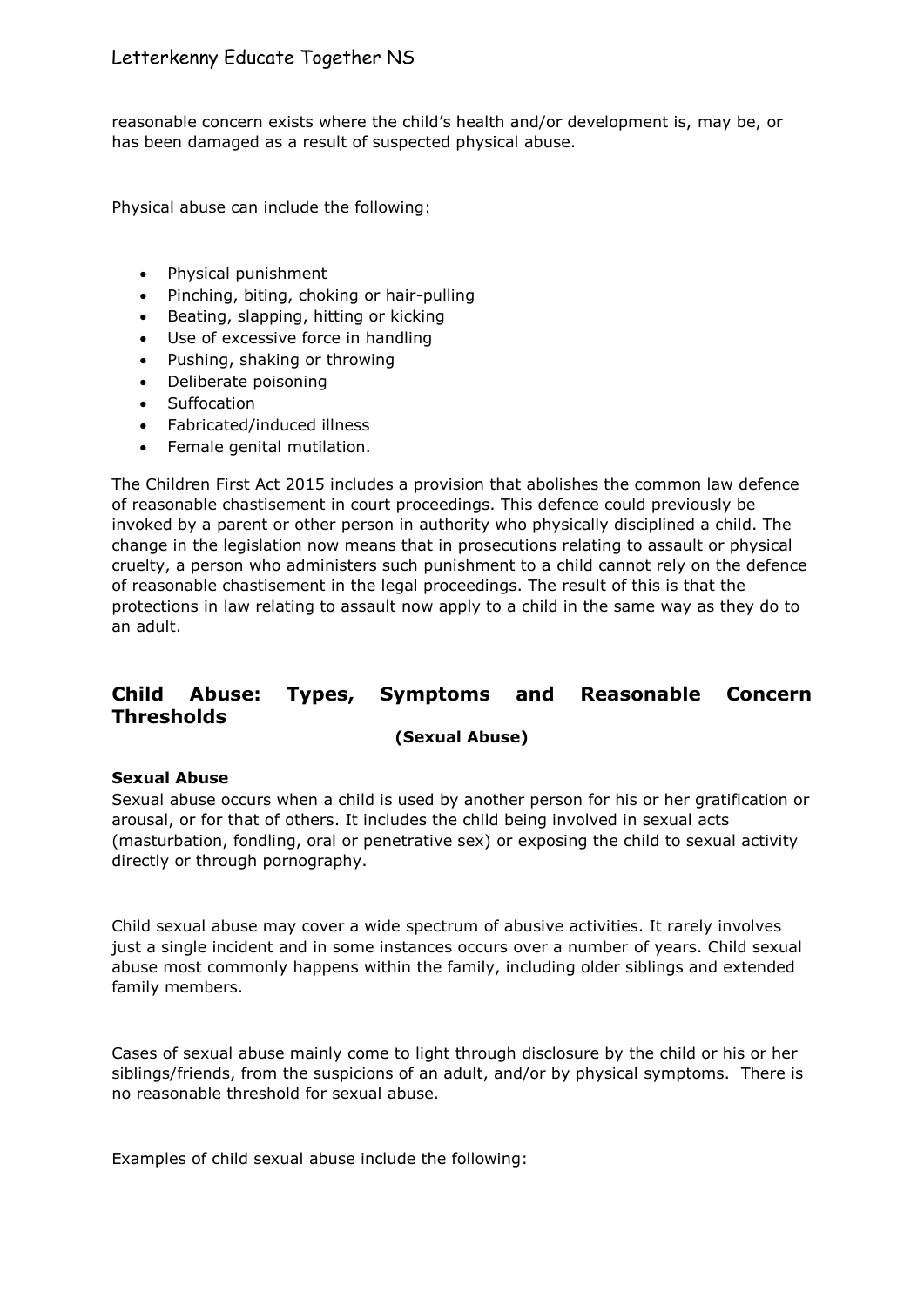- Any sexual act intentionally performed in the presence of a child
- An invitation to sexual touching or intentional touching or molesting of a child's body whether by a person or object for the purpose of sexual arousal or gratification
- Masturbation in the presence of a child or the involvement of a child in an act of masturbation
- Sexual intercourse with a child, whether oral, vaginal or anal
- Sexual exploitation of a child, which includes:
	- o Inviting, inducing or coercing a child to engage in prostitution or the production of child pornography (for example, exhibition, modelling or posing for the purpose of sexual arousal, gratification or sexual act, including its recording (on film, videotape or other media) or the manipulation for those purposes of an image by computer or other means]
	- o Inviting, coercing or inducing a child to participate in or to observe any sexual, indecent or obscene act
	- o Showing sexually explicit material to children which is often a feature of the 'grooming' process by perpetrators of abuse
- Exposing a child to inappropriate or abusive material through information and communication technology
- Consensual sexual activity involving an adult and an underage person. It should be remembered that sexual activity involving a young person may be sexual abuse even if the young person concerned does not themselves recognise it as abusive.

An Garda Síochána will deal with any criminal aspects of a sexual abuse case under the relevant criminal justice legislation. The prosecution of a sexual offence against a child will be considered within the wider objective of child welfare and protection. The safety of the child is paramount and at no stage should a child's safety be compromised because of concern for the integrity of a criminal investigation.

In relation to child sexual abuse, it should be noted that in criminal law, the age of consent to sexual intercourse is 17 years for both boys and girls. Any sexual relationship where one or both parties are under the age of 17 is illegal. However, it may not necessarily be regarded as child sexual abuse.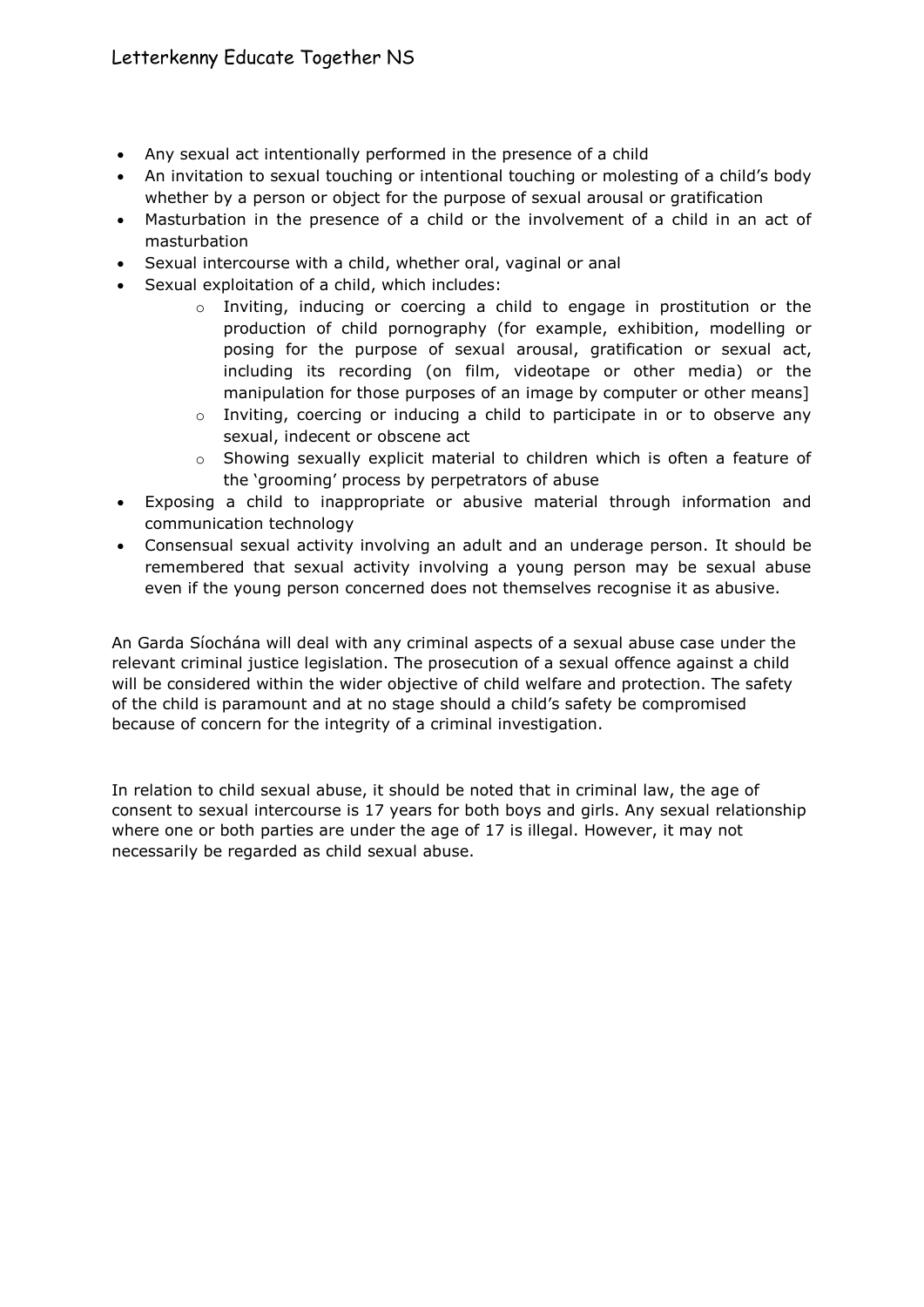# **When a Child Makes a Disclosure**

When a child does disclose abuse, this needs to be taken very seriously. It is important that any disclosure is dealt with appropriately, both for the wellbeing of the child and also to ensure that your actions do not jeopardise legal action against the abuser.

If as a mandated person, you receive a disclosure of harm from a child, which is above the thresholds, you must consult with the Designated Liaison Person (DLP) and make a mandated report of the concern to Tusla. You are not required to judge the truth of the claims or the credibility of the child. If the concern does not meet the threshold to be reported as a mandated concern, you should report it to Tusla as a reasonable concern.

There are a number of basic 'rules' that should be followed to ensure the safe handling of any disclosures of abuse from a child:

- Don't panic
- Remember that the safety and well-being of the child come before the interests of any other person
- Listen to the child and accept what the child says
- Look at the child directly, but do not appear shocked
- Don't seek help while the child is talking to you
- Reassure them that they did the right thing by telling someone
- Assure them that it is not their fault and you will do your best to help
- Let them know that you need to tell someone else
- Let them know what you are going to do next and that you will let them know what happens
- Be aware that the child may have been threatened
- Write down what the child says in their own words record what you have seen and heard also
- Make certain you distinguish between what the child has actually said and the inferences you may have made. Accuracy is paramount in this stage of the procedure
- Tell your DLP or DDLP as possible
- As a mandated person, you must make a report to Tusla, or the Gardaí immediately. This can be done in conjunction with the DLP/DDLP
- After making the referral look after yourself. Discuss the matter with your DLP/DDLP or relevant person

# **Important Notes**

 The same action should be taken if the allegation is about abuse that has taken place in the past, as it will be important to find out if the person is still working with or has access to children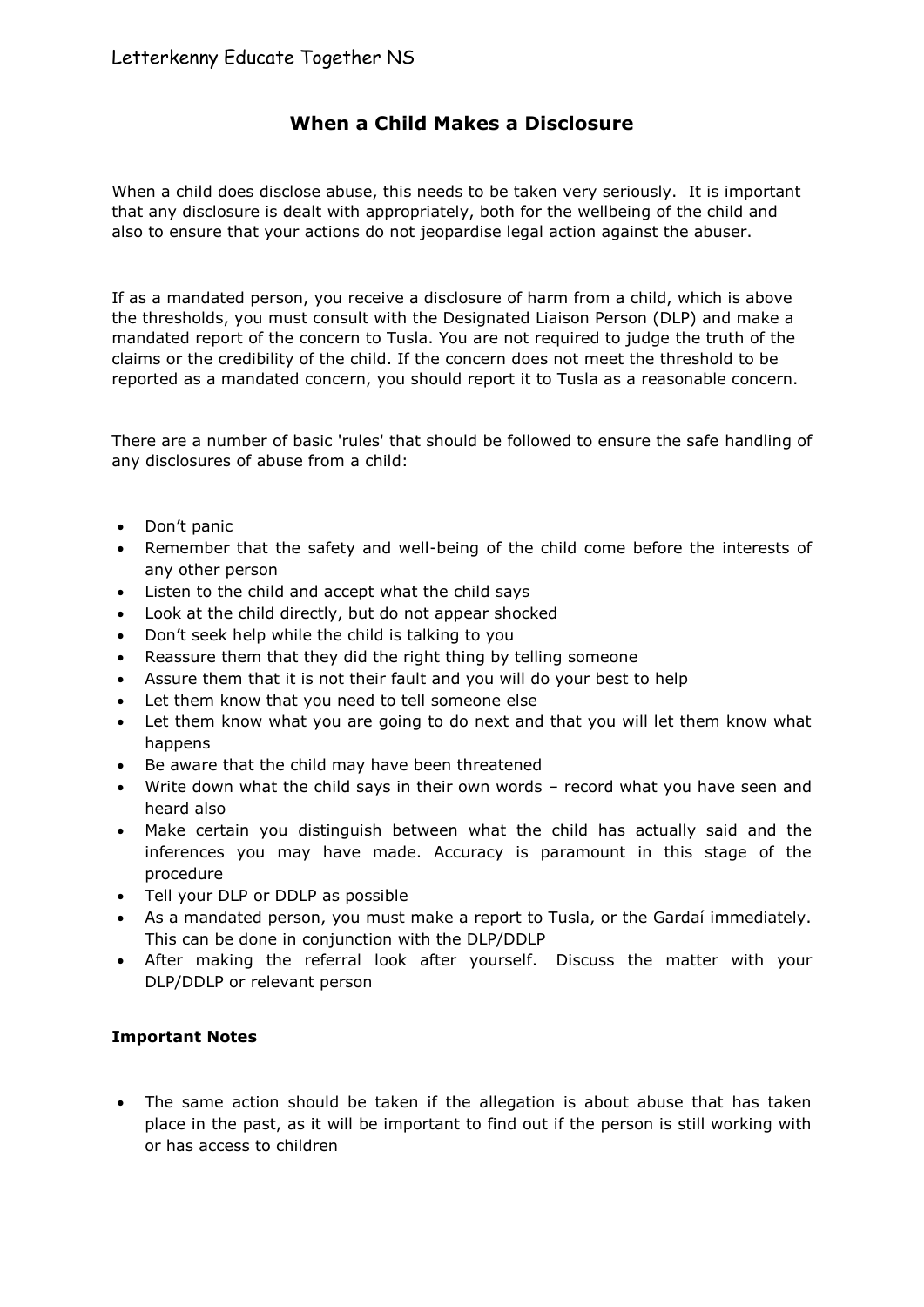# Letterkenny Educate Together NS

• Dealing with an allegation that a colleague on the school staff has abused a child is difficult but must be taken seriously and dealt with carefully and fairly

# **Things to say when a child discloses**

Repeat the last few words in a questioning manner

- 'I believe you'
- 'I am going to try to help you'
- 'I will help you'
- 'I am glad that you told me'
- 'You are not to blame'

**Things not to say when a child discloses**

- 'You should have told someone before'
- 'I can't believe it! I am shocked!'
- 'Oh that explains a lot'
- 'No not…he's a friend of mine'
- 'I won't tell anyone else'
- 'Why? How? When? Where? Who?'

# **Things to do**

- Reassure the child that s/he was right to tell you
- Let them know what you are going to do next
- Immediately seek help, in the first place from the DLP/DDLP
- Write down accurately what the child has told you. Sign and date your notes. Keep all notes in a secure place for an indefinite period
- Seek help for yourself if you feel you need support

# **Things not to do**

- Do not attempt to deal with the situation yourself
- Do not formally interview the child:
	- o Never ask leading questions
	- o Never push for information or make assumptions
	- o Only necessary relevant facts should be obtained, when clarification is needed
	- $\circ$  Do not make assumptions, offer alternative explanations or diminish the seriousness of the behaviour or alleged incidents
	- $\circ$  Do not keep the information to yourself or promise confidentiality
	- $\circ$  Do not take any action that might undermine any future investigation or disciplinary procedure, such as interviewing the alleged victim or potential witnesses, or informing the alleged perpetrator or parents or carers
	- $\circ$  Do not permit personal doubt to prevent you from reporting the allegation to the designated child protection officer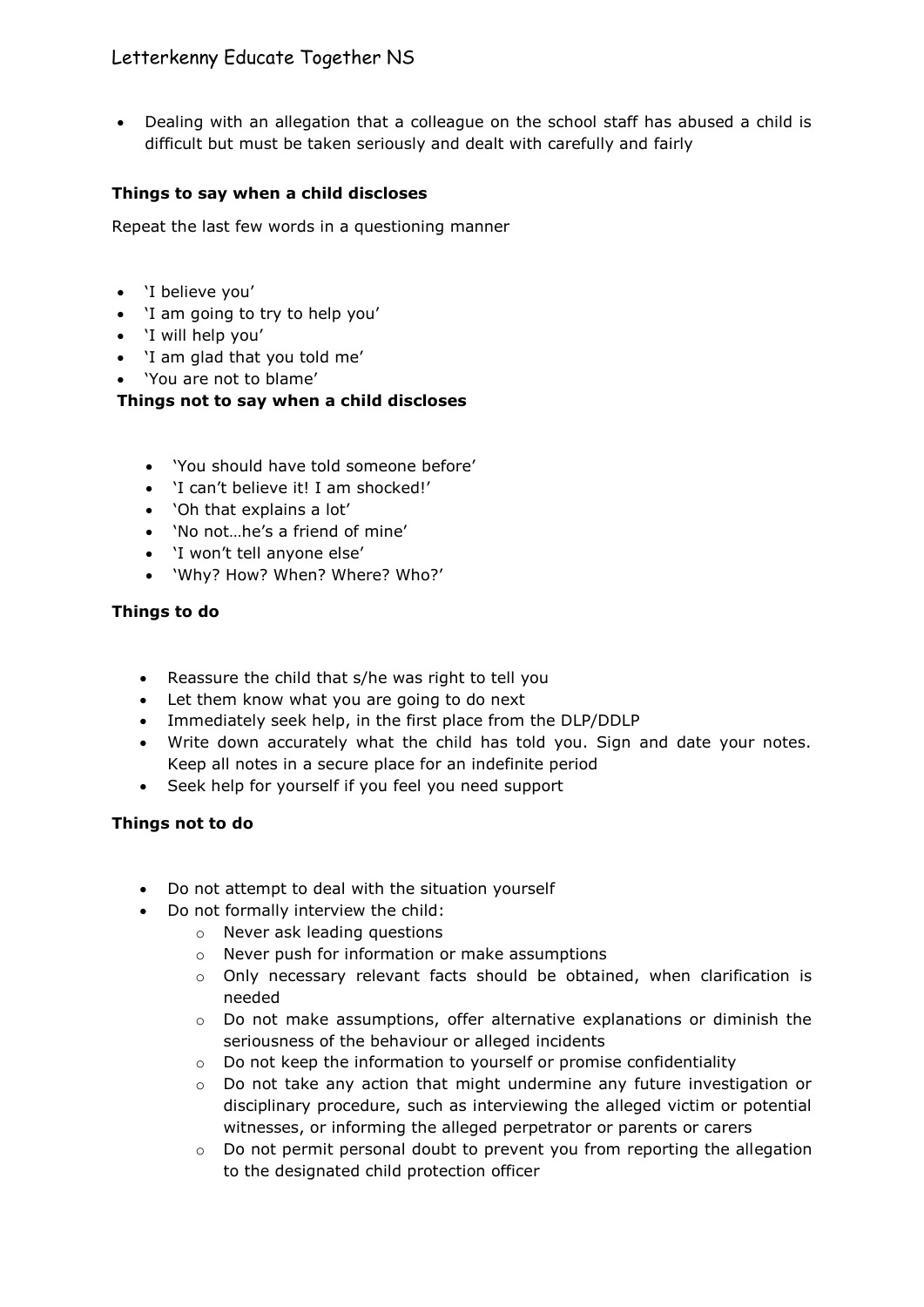# **Procedure for dealing with a disclosure from a member of school staff**

- 1. Any Member of the school staff (teacher, SNA, ancillary Staff) who receives an allegation, or suspects that a child is being abused or is in danger of being abused, will report his/her concerns immediately to the Designated Liaison Person (DLP), unless the concern relates to the DLP. In that case, the report will be made to the Chairperson of the BoM
- 2. Where a Member of the school staff has a child protection concern regarding the DLP s/he will report directly to the Chairman of the BoM
- 3. The DLP will open a secure file on the case and record carefully the details of the concerns or suspicions. The DLP will ensure that the proper reporting procedures are followed
- 4. Where the member of the school staff is a registered teacher and therefore a mandated person, the teacher will work with the DLP to ensure that the proper reporting procedures are followed
- 5. The DLP and teacher will consider whether there are reasonable grounds for concern and if these meet the thresholds for abuse. If they agree, they make a joint mandated report to Tusla
- 6. If the DLP and teacher are not sure whether the thresholds for abuse have been reached, the DLP will consult Tusla and then follow the advice given. The DLP will clearly explain that s/he is seeking advice and will not give identifying details at this stage to Tusla. The details of this conversation, the advice given and the actions taken on foot of that advice must be carefully recorded by the DLP and reported to the teacher
- 7. Where Tusla recommends that a mandated report be made, the DLP and Teacher will do so without delay
- 8. Where the DLP and teacher are not satisfied that the thresholds for abuse have been reached, the DLP will submit a report as a concern to Tusla, rather than as a mandated report. The teacher does not have to make a separate report
- 9. Where the DLP and Teacher are not sure whether or not the thresholds for abuse have been reached, but have reasonable grounds for concern they will make a joint Report to Tusla
- 10. Where the DLP decides not to report to Tusla, s/he will inform the teacher and will advise him/her that s/he may proceed to seek advice from Tusla and make a report or mandated report. The DLP will give the teacher a clear written statement as to the reasons why s/he did not make a report to Tusla. The DLP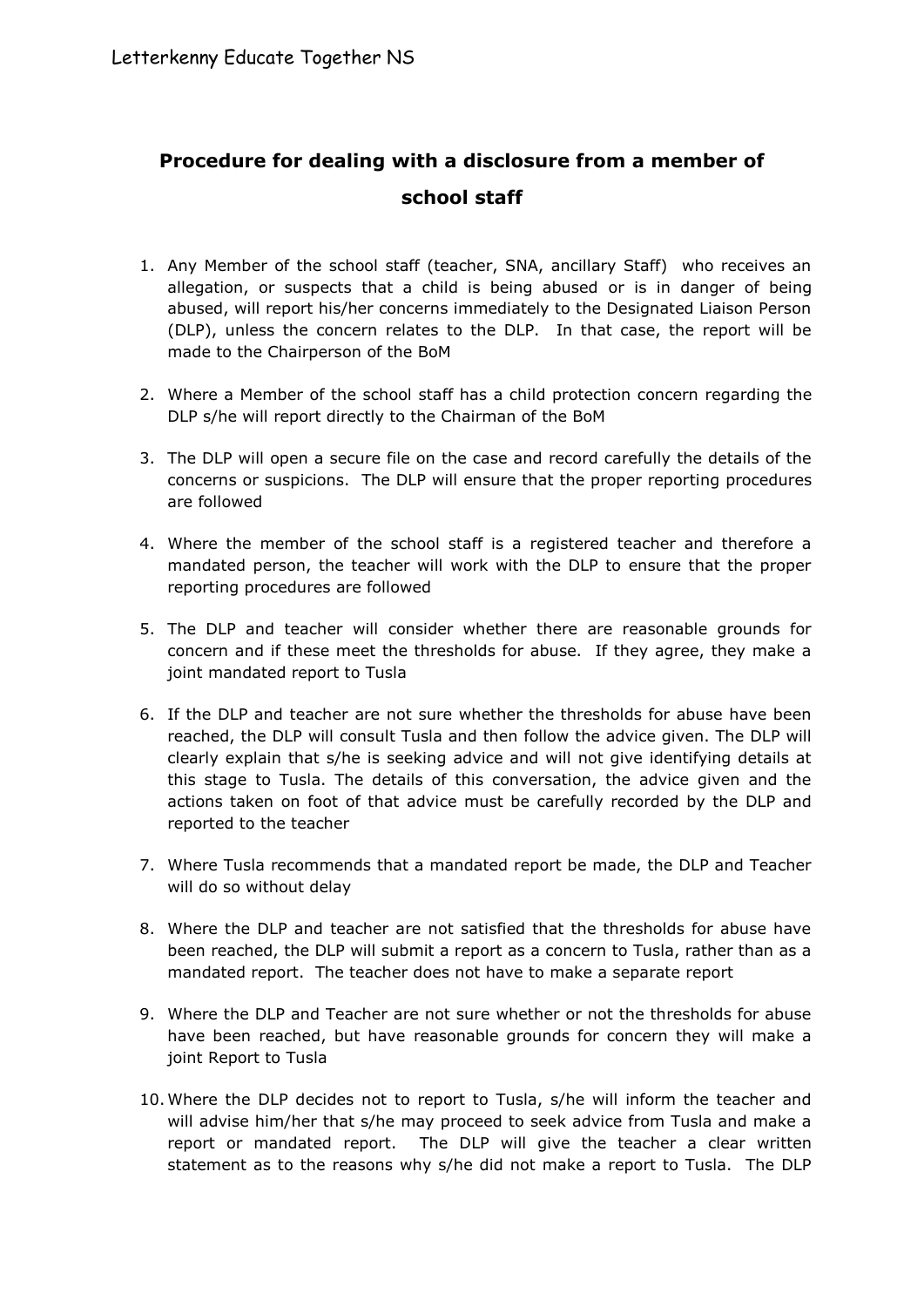will retain this statement in the file and, where the teacher makes a report to Tusla, that report will also be retained in the file

- 11. The DLP will now decide whether or not to inform the family of the child that a report has been made to Tusla concerning their child. While it is good practice to inform the family, the following reasons will mean that the family will not be informed by the DLP:
	- a. If the DLP feels that informing the family would put the child in further danger
	- b. If the DLP feels that informing the family would impede Tusla's risk assessment of the child's situation
	- c. If the DLP feels that informing the family would put school personnel in danger
	- d. The DLP may consult with Tusla if unsure

The DLP will record in the file details of informing the family or, if they have not been informed, the reasons why and any advice given by TUSLA.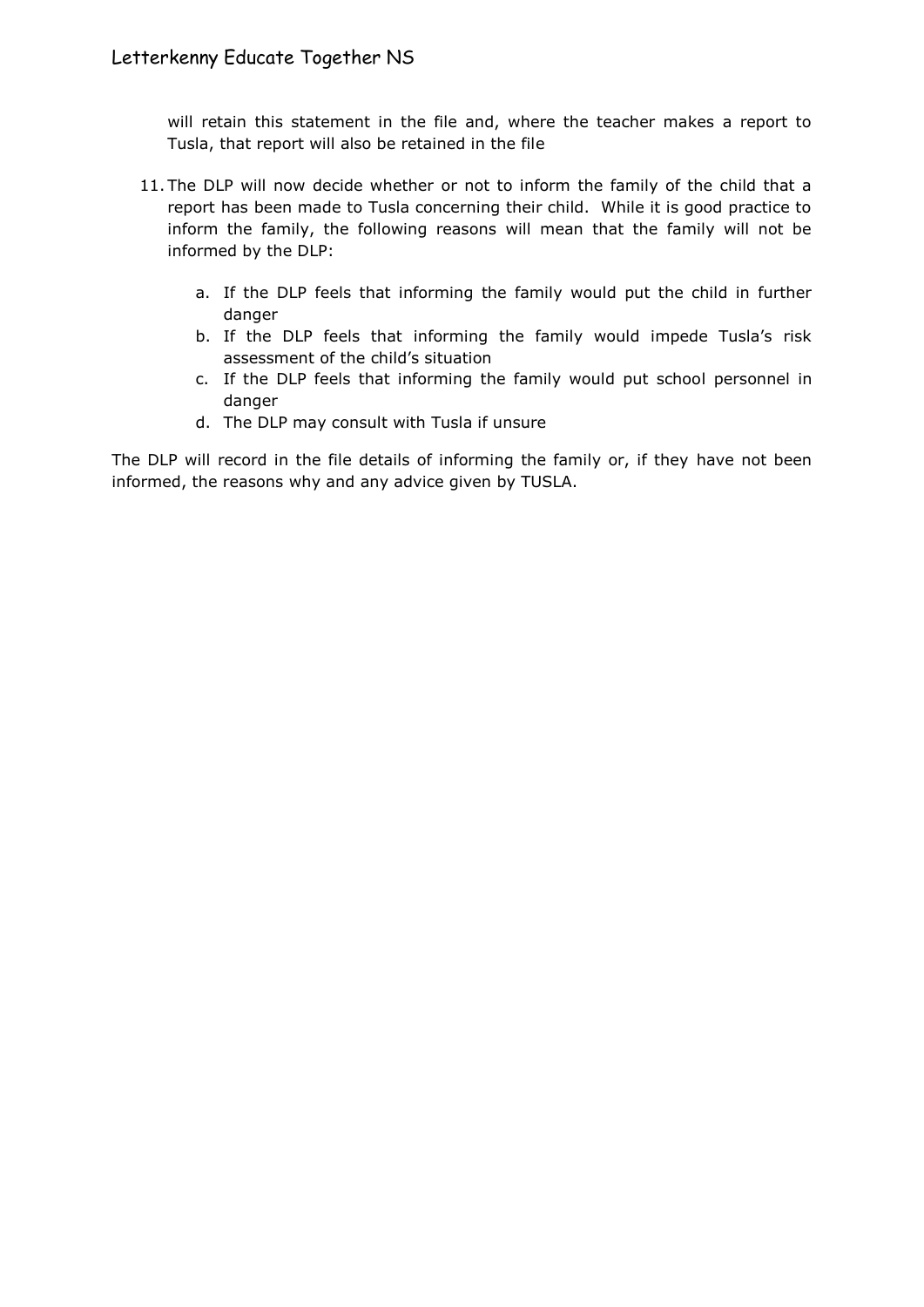# **Summary of Reporting Procedures**

Below is a summary of the actions to be taken by the Designated Liaison Person (DLP) in relation to Child Protection Concerns brought to him/her. These give an outline and it is important to take time to consult the [Child Protection Procedures for Primary and Post-](https://www.education.ie/en/Schools-Colleges/Information/Child-Protection/child_protection_guidelines.pdf)[Primary Schools 2017](https://www.education.ie/en/Schools-Colleges/Information/Child-Protection/child_protection_guidelines.pdf) for details before proceeding. Chapter 5 contains the details of Reporting Concerns.

Allegations of abuse made against school staff may require immediate action involving suspension of the teacher, SNA or member of ancillary staff. The Board of Management (BoM) should always seek comprehensive legal advice before embarking on such action.

#### **When a Registered Teacher has a Child Protection Concern (Procedures 5.1.1 / 5.1.2)**

- A Teacher will immediately report a child protection concern to the DLP. The Teacher will work with the DLP on the reporting procedures
- A registered teacher is a mandated person and has a statutory obligation to make a mandated report to Tusla. This will normally be done by making a joint mandated report with the DLP.

# **When someone else in the School Community has a Child Protection Concern**

- **SNA**/**Ancillary Staff** Report Concern to DLP **(Procedures 5.1.1 / 5.1.2)**
- **Parent/Guardian** Report Concern to DLP **(Procedures 5.6)**

# **Actions of DLP on becoming aware of a Concern**

**(Procedures 5.1.1 / 5.1.2)**

Open a Secure File – use child's Clár Uimhir

o Children First National Guidelines 2017<br>The Children First National Guidelines 2017

- Record all details of the Concern
- Consult
	- o Resource Bundle and PAMs
	- o Child Protection Procedures for Primary and Post-Primary Schools 2017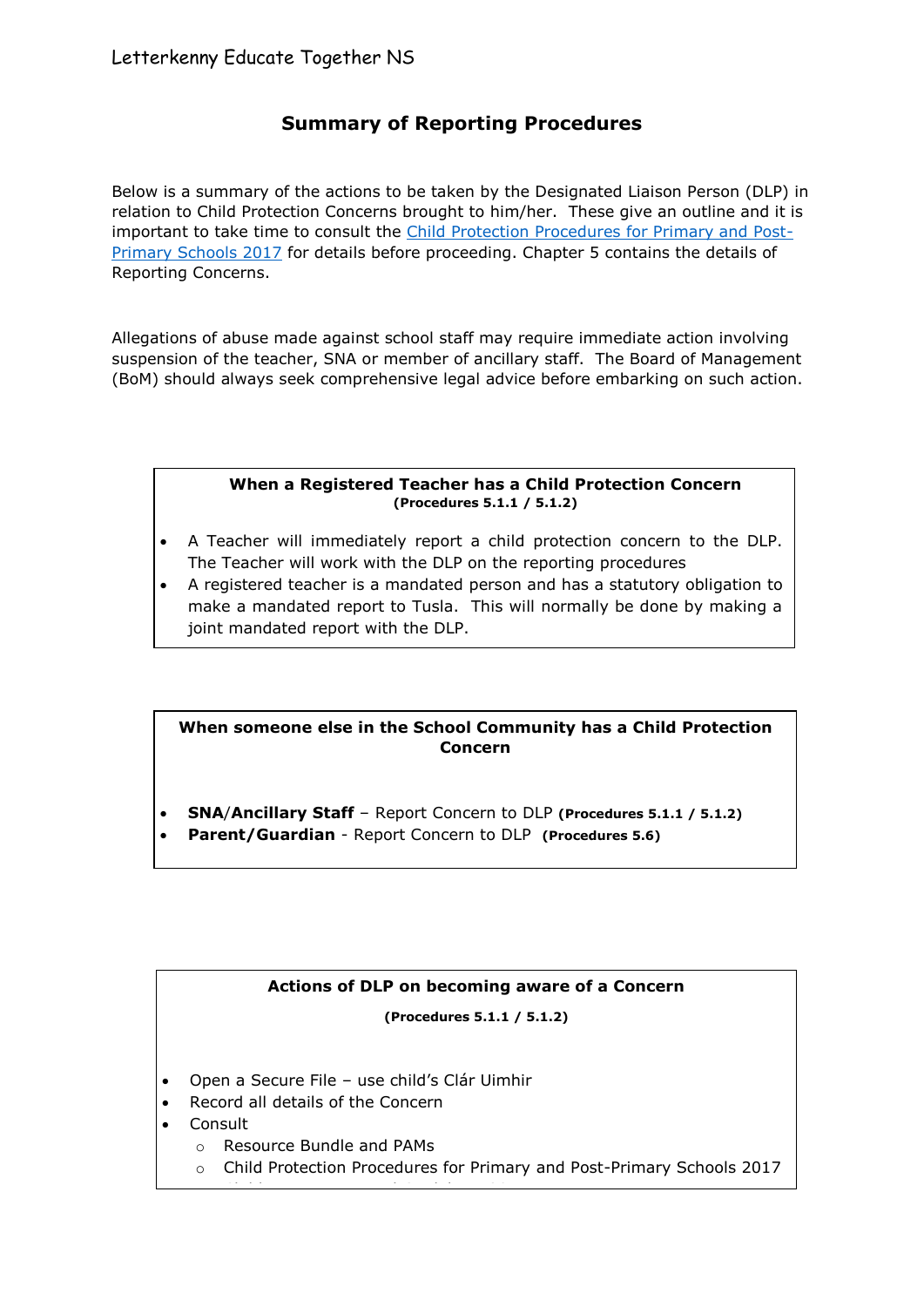#### **Reporting Procedures**

 **(Procedures 5.3 / 5.4)**

# **Are there Reasonable Grounds for Concern? Have the Thresholds for Harm been reached***?*

If yes – Make a mandated report to TUSLA

<u>If in any doubt – make a mandated report of the mandated report of the set of the set of the set of the set of the set of the set of the set of the set of the set of the set of the set of the set of the set of the set of </u>

 If unsure – Consult with TUSLA and follow advice given. Be clear that you are consulting only and do not give details of persons involved

#### **Records of Reporting**

- Record the details of the concern in the file
- Keep records of all reports made to TUSLA or Gardaí
- Record details of advice sought:
	- o The person you spoke to
	- o The advice given

# **When the DLP decides not to make a Report to TUSLA**

#### **(Procedures 5.3.8)**

• Inform the reporting person in writing of the decision not to make a report

 $\mathcal{L}_{\mathcal{A}}$  and the report by the report by the file report by the file file person in the file file file file

- inform the reporting person that they may make a report to TUSLA and give the school a copy
- Keep copies of the above in the file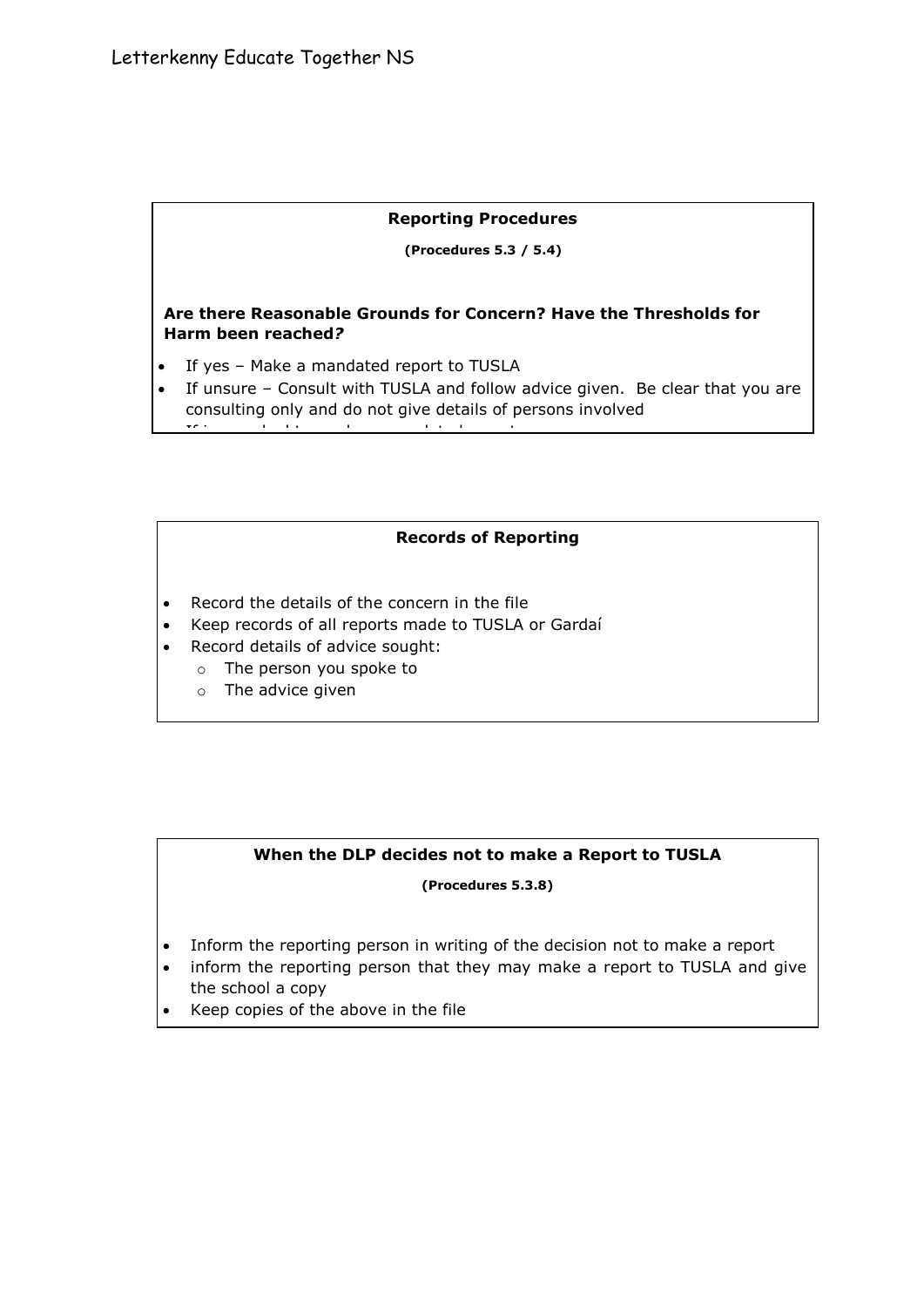#### **Informing Parents**

#### **(Children First Chapter 3 P.25)**

A school is not required to inform the family that a report is being made to Tusla. It is good practice however to tell the family that a report is being made and the reasons for the decision.

It is not necessary to inform the family if by doing so:

- the child will be placed at further risk
- might impair Tusla's ability to carry out a risk assessment

# **Child Protection Oversight Report (CPOR)**

you believe that you are putting yourself at risk of harm from the family

#### **(Procedures 5.5)**

The Principal (normally DLP) will make a CPOR at every BoM meeting. It will detail:

- Any allegations of abuse raised in relation to school staff since the last BoM meeting
- Other child protection concerns raised in relation to any child since the last BoM meeting

# **TUSLA Reporting Forms**

TUSLA has 2 Reporting Forms

- Child Protection and Welfare Report Form
	- o Click [here](http://www.tusla.ie/children-first/publications-and-forms#SRP) for Form and Guidance Notes
- Retrospective Abuse Report Form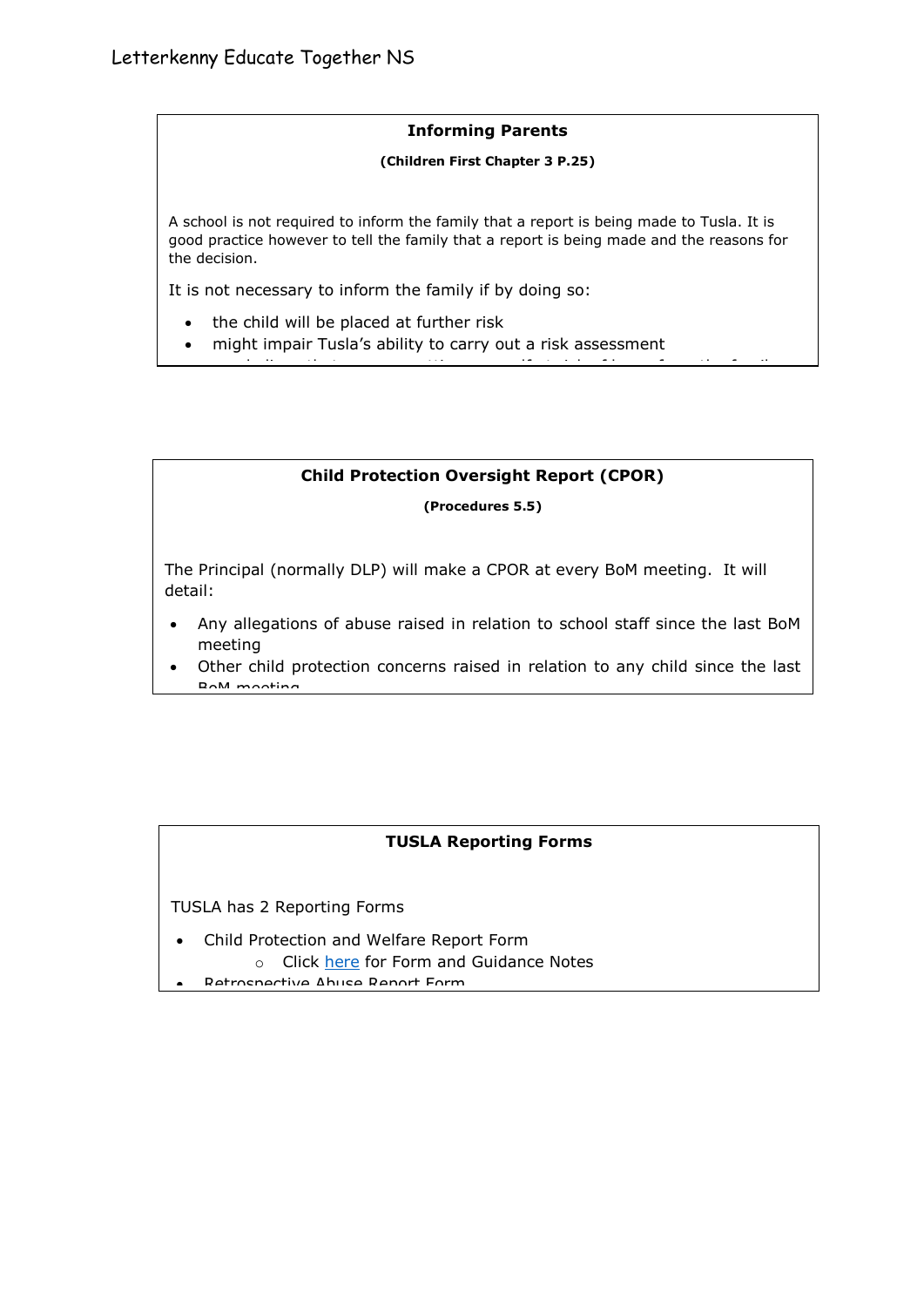# **Summary of Record Keeping Requirements**

The section references below relate to *'Child Protection Procedures for Primary and Post-Primary Schools 2017'* and summarise the main record-keeping requirements set out in those procedures as follows:

**Section 3.4** sets out requirements on individual members of the school staff to record child protection concerns that they may have, including disclosures from children and any actions taken in respect of same

**Section 5.1.1** requires that the DLP shall make a written record of any concern brought to his or her attention by a member of the school staff and will place this record in a secure location

**Section 5.3.3** requires that in all cases where the DLP has sought the advice of Tusla, the DLP will retain a record of the consultation which will note the date, the name of the Tusla official and the advice given

**Section 3.4.4** requires that the DLP shall retain a copy of every report submitted by him or her to Tusla and shall keep a record of any further actions taken by the DLP and of any further communications with Tusla, An Garda Síochana or other parties in relation to that report

**Section 3.4.5** requires that all records created shall be regarded as highly confidential and placed in a secure location

**Section 3.4.6** requires that to allow for the effective recording and tracking of relevant records and actions, child protection case files and any parties referenced in such files shall be assigned a unique code or serial number by the DLP. In this context 'parties' means any party whose identity, if disclosed, might lead to the identification of a child or a person against whom an allegation has been made

**Section 9.4** requires that a Child Protection Oversight Report must be provided to the Board of Management (BoM), as part of the principal's report to the board, at every BoM meeting. The information that will be provided in this report is set out at sections 9.5 to 9.8 of these procedures

**Sections 9.5, 9.6 and 9.7** provide that the minutes of BoM meetings will record child protection matters by reference to the unique code or serial number assigned to the case/parties concerned

**Section 5.3.6** requires that where the DLP informs a parent/carer that a report concerning his or her child is being made, a record will be made of the information communicated by the DLP to the parent/carer. It also requires that a decision by the DLP not to inform a parent/carer shall be recorded together with the reasons for not doing so